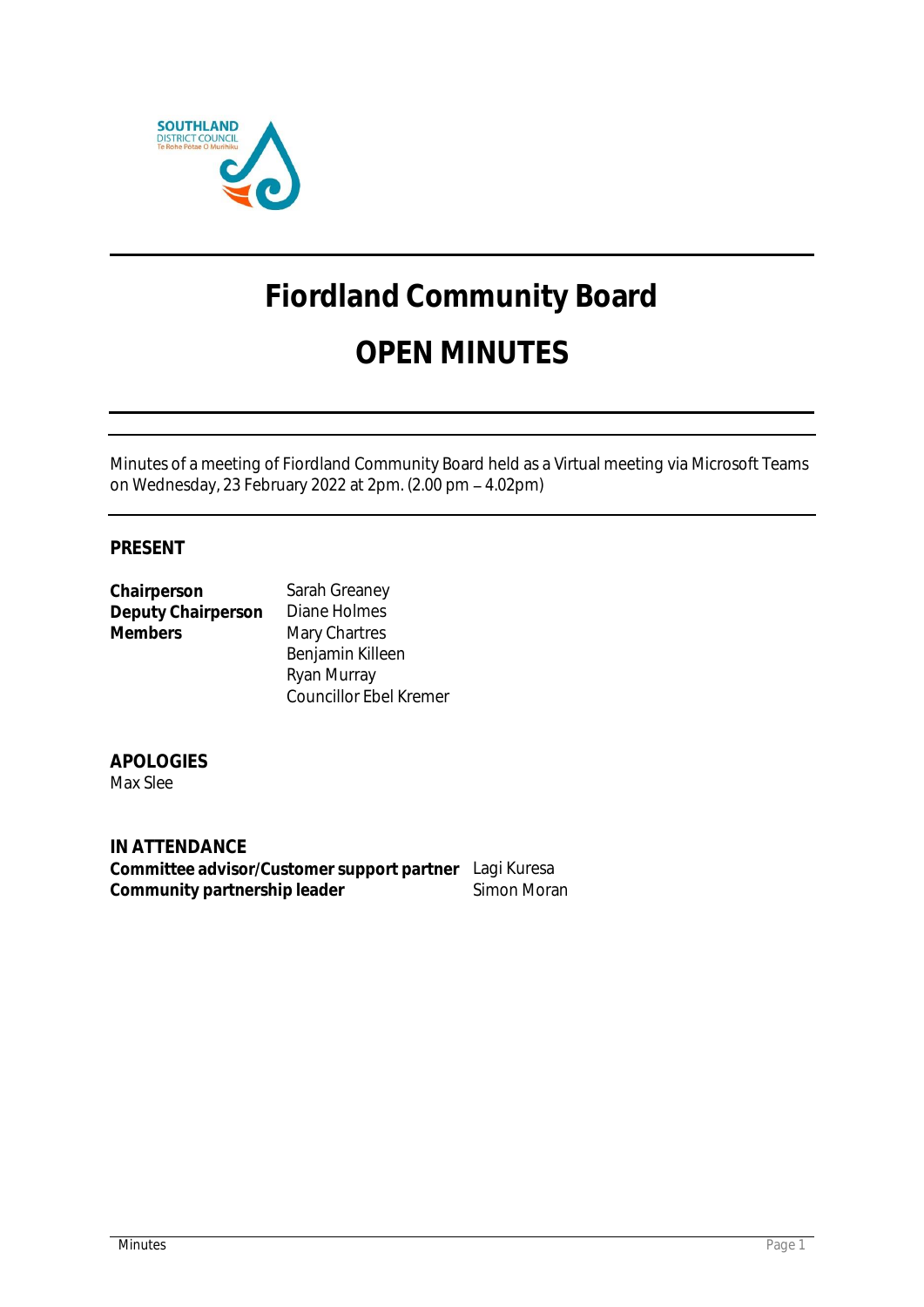

# **1 Apologies**

Apologies were received from Max Slee.

Moved Ryan Murray, seconded Benjamin Killeen **and resolved**:

**That the Fiordland Community Board accept the apology.**

**2 Leave of absence** 

There were no requests for leave of absence.

**3 Conflict of interest**

There were no conflicts of interest declared.

**4 Public forum**

There was no public forum.

**5 Extraordinary/urgent items**

There were no extraordinary/urgent items.

**6 Confirmation of minutes**

### **Resolution**

Moved Benjamin Killeen, seconded Diane Holmes **and resolved:**

**That the Fiordland Community Board Agrees that the minutes of the Fiordland Community Board meeting of 20 December 2021, with the following amendments to the mover and seconder for agenda item 7.2 (Te Anau development land - Luxmore subdivision divestment/development), be confirmed as a true and correct record of the meeting:**

**7.2 Te Anau development land - Luxmore subdivision divestment/development Record No: R/21/11/62601**

> **Moved Ben Killeen, seconded Mary Chartres the following recommendations:**

**Moved, Councillor Kremer, seconded Max Slee the following recommendations:**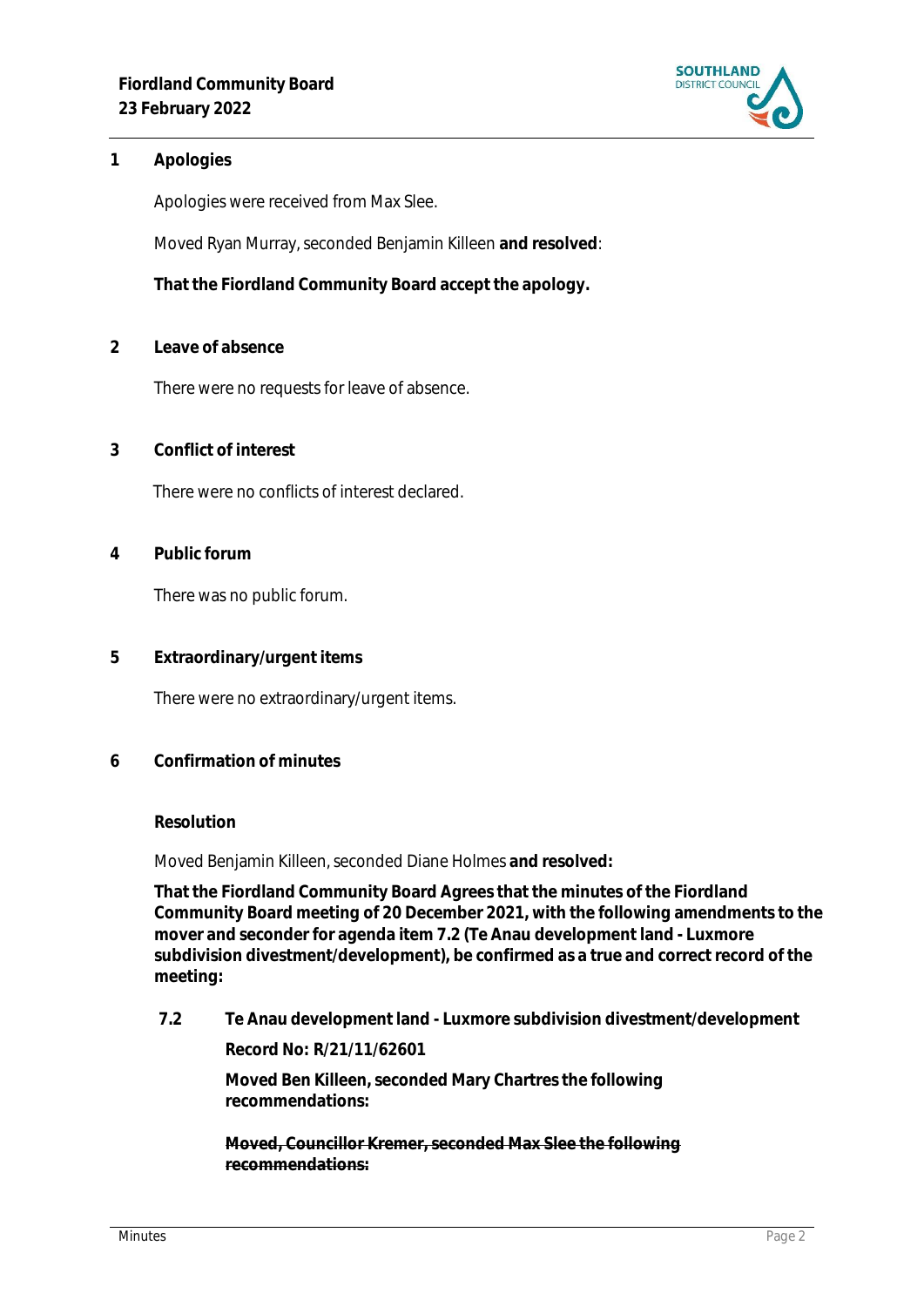

That the Fiordland Community Board:

- a) Receives the report titled "Te Anau development land Luxmore subdivision divestment/development" dated 14 December 2021.
- b) Determines that this matter or decision be recognised as not significant in terms of section 76 of the Local Government Act 2002.
- c) Determines that it has complied with the decision-making provisions of the Local Government Act 2002 to the extent necessary in relation to this decision; and in accordance with section 79 of the act determines that it does not require further information, further assessment of options or further analysis of costs and benefits or advantages and disadvantages prior to making a decision on this matter.
- d) Agrees to determine what portion of Lot 31 DP 355319 is to be retained for retirement, social or emergency housing use with the balance to be subdivided and disposed of as undeveloped land.
- New d) Agrees Lot 31 DP 355319 is to be disposed of as undeveloped land subject to proposals for potential retirement, social or emergency housing being included in any sale contract.
- e) Agrees to request staff to undertake the required subdivision to separate the lands to be sold and retained.
- fle) Agrees to request the Chief Executive enter into a sole agency agreement with Colliers for the strategy, marketing and sell down of the land to be sold after consulting with the board chair in conjunction with the delegation provided by Council.
- $\theta$ f) Requires the outcome of the work to be undertaken by Colliers to be subject to board approval prior to any sale contracts being entered into.
- $\frac{h}{g}$ ) Acknowledges that subsequent decisions will may need to be made in relation to the development of the land retained for retirement, social or emergency housing use.

**The motion was put and declared CARRIED.**

### **Final Resolution**

**That the Fiordland Community Board:**

- a) Receives the report titled "Te Anau development land Luxmore subdivision divestment/development" dated 14 December 2021.
- **b) Determines that this matter or decision be recognised as not significant in terms of section 76 of the Local Government Act 2002.**
- **c) Determines that it has complied with the decision-making provisions of the Local Government Act 2002 to the extent necessary in relation to this decision; and in accordance with section 79 of the act determines that it does not require further information, further assessment of options or further analysis of costs and benefits or advantages and disadvantages prior to making a decision on this matter.**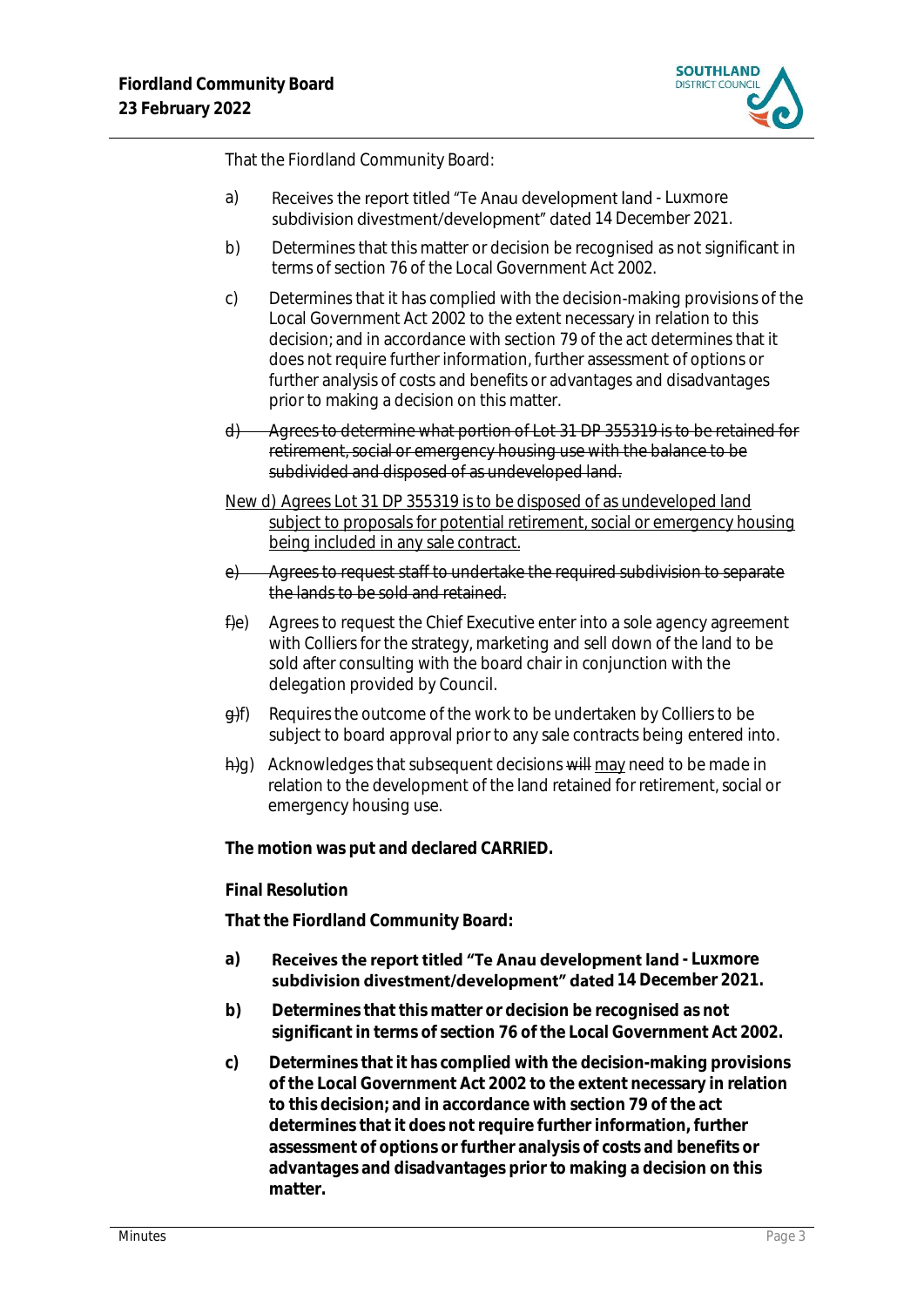

- **d) Agrees Lot 31 DP 355319 is to be disposed of as undeveloped land subject to proposals for potential retirement, social or emergency housing being included in any sale contract.**
- **e) Agrees to request the Chief Executive enter into a sole agency agreement with Colliers for the strategy, marketing and sell down of the land to be sold after consulting with the board chair in conjunction with the delegation provided by Council.**
- **f) Requires the outcome of the work to be undertaken by Colliers to be subject to board approval prior to any sale contracts being entered into.**
- **g) Acknowledges that subsequent decisions may need to be made in relation to the development of the land retained for retirement, social or emergency housing use.**

# **Reports**

**7.1 Community update**

**Record No: R/22/1/871** There was no community update from Meridian Energy.

**7.2 Operational Report for Fiordland Community Board**

**Record No: R/21/12/64047**

Community partnership leader, Simon Moran was in attendance for this item.

NOTE:

Please seen the minutes of the Board meeting of 13 April 2022 for the amendment to the resolution below.

**Resolution**

Moved Ben Killeen, seconded Diane Holmes **and resolved:**

Moved Mary Chartres, seconded Ryan Murray **and resolved:**

**That the Fiordland Community Board:**

#### **a)** Receives the report titled "Operational Report for Fiordland Community **Board" dated** 15 February 2022.

**7.3 Community Leadership Report**

**Record No: R/22/1/1695**

Community partnership leader, Simon Moran was in attendance for this item.

Mr Moran advised the purpose of this report was to inform the board of the community leadership activities in the area.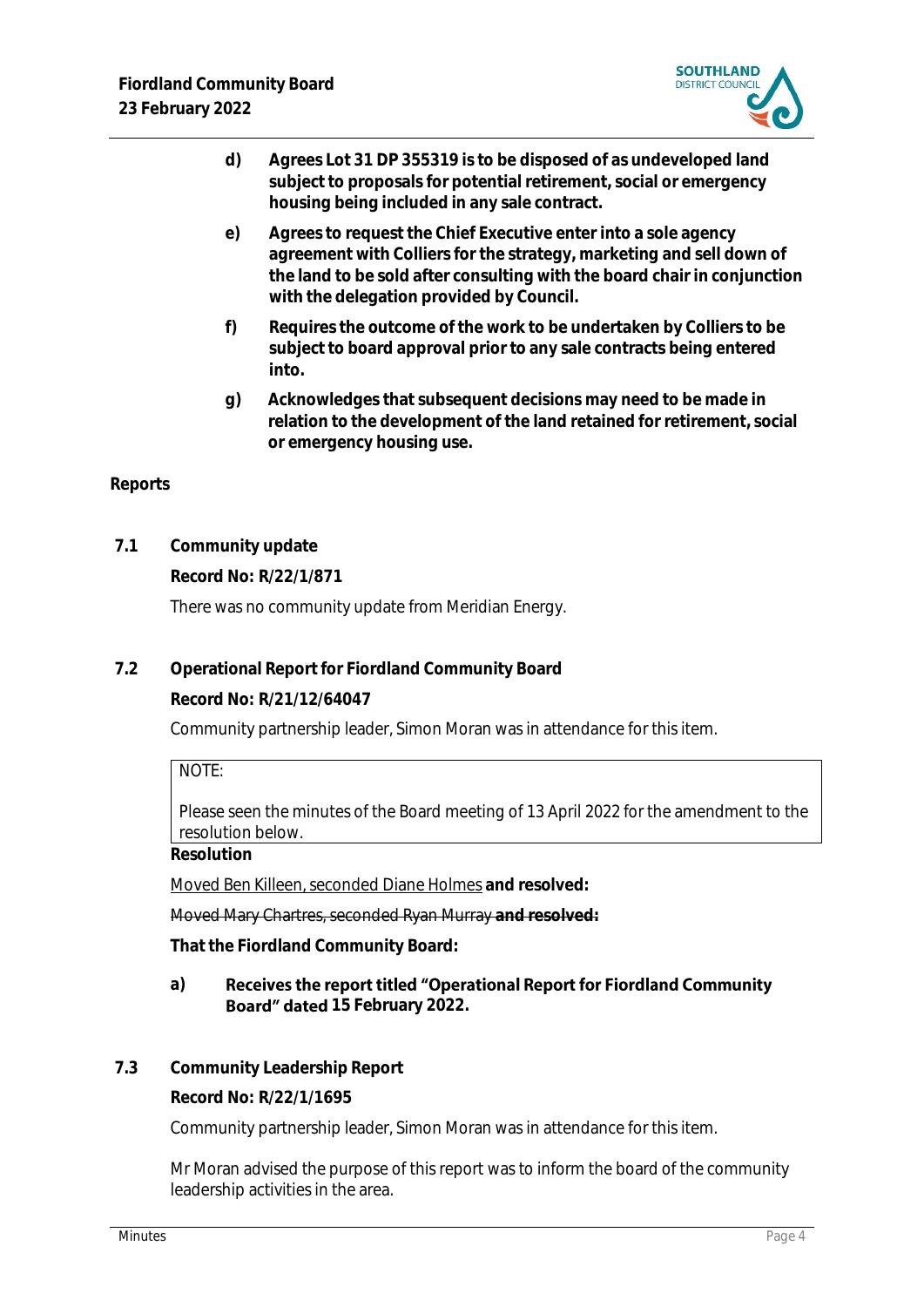

**Resolution**

Moved Mary Chartres, seconded Ryan Murray **and resolved:**

**That the Fiordland Community Board:**

- a) **Receives the report titled "Community Leadership Report" dated 10 February 2022.**
- **7.4 Council report**

**Record No: R/22/1/1377**

Community partnership leader, Simon Moran was in attendance for this item.

**Resolution**

Moved Benjamin Killeen, seconded Mary Chartres **and resolved:**

**That Fiordland Community Board:**

- a) **Receives the report titled "Council report" dated 9 February 2022.**
- **7.5 Community partnership funding applications - January 2022 funding round Record No: R/22/2/3235**

Community partnership leader, Simon Moran was in attendance for this item.

Mr Moran advised that the purpose of the report was for the Fiordland Community Board to allocate funding for the January 2022 round of the Fiordland Community Partnership Fund.

# **Resolution**

**Moved Ryan Murray, seconded Mary Chartres that recommendations a to d.**

**The motion was put and declared carried.** 

**Moved Benjamin Killeen, seconded Diane Holmes recommendation e as follows:**

e) Approves/declines a grant of \$5,000 to the Fiordland Endurance & Adventure Racing Society (FEAR) to assist with constructing a climbing wall at the Fiordland Events Centre.

**The motion was put and declared carried.** 

**Moved Cr Kremer, seconded Ryan Murray recommendation f as follows:**

f) Approves/declines a grant of \$5,000 to the Fiordland Business Association to assist with costs for governance and media training courses for business association committee members. The Fiordland Business Association are encouraged to reapply in future funding rounds.

**The motion was put and declared carried.** 

**Moved Ryan Murray, seconded Mary Chartres recommendation g as follows:**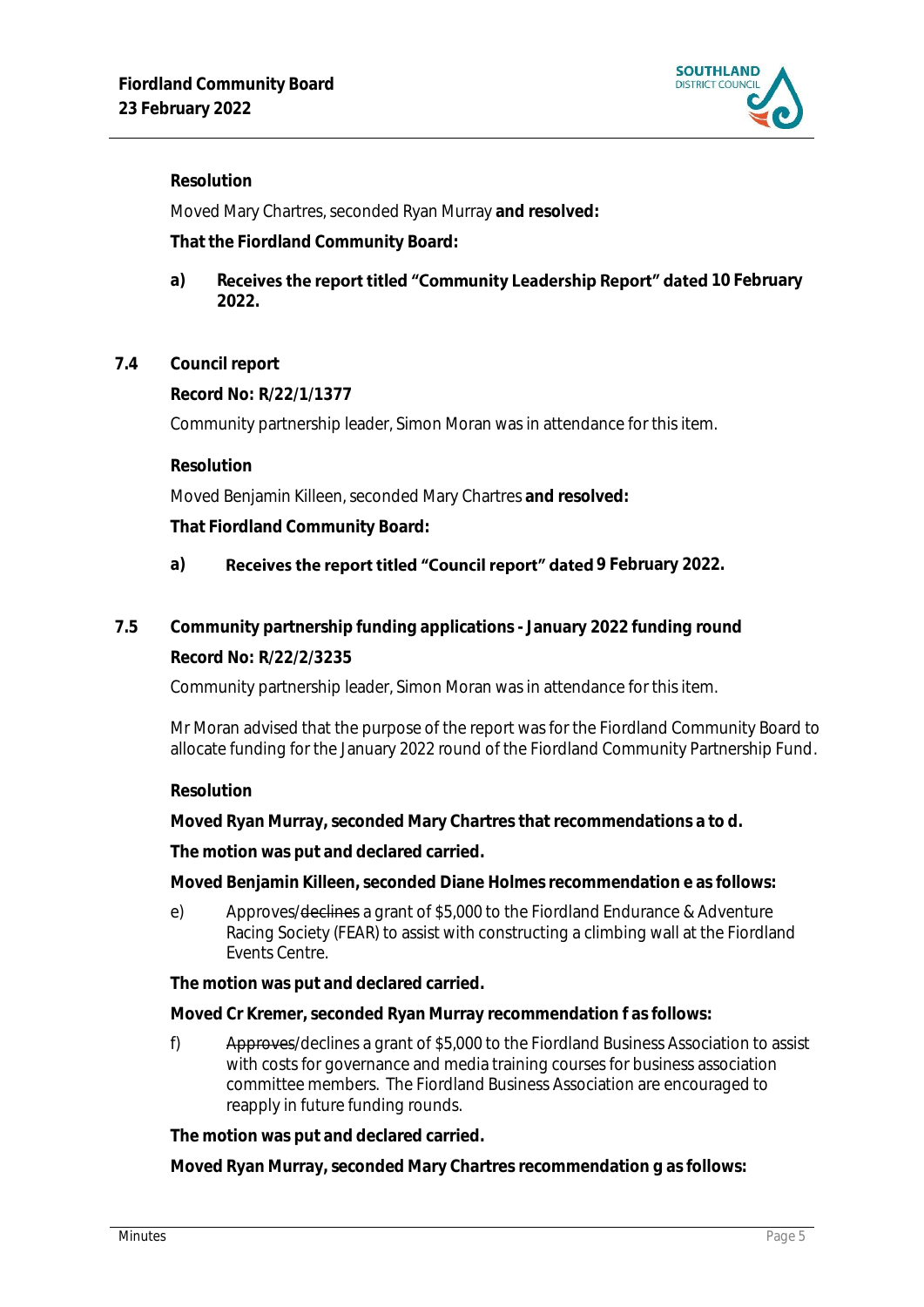

g) Approves/declines a grant of \$2,500 to Manapouri Weed busters for costs associated with purchasing and planting trees and fauna along the walkway beside Lake Manapouri.

**Final resolutions:**

**That the Fiordland Community Board:**

- a) Receives the report titled "Community partnership funding applications -January 2022 funding round" dated 9 February 2022.
- **b) Determines that this matter or decision be recognised as not significant in terms of Section 76 of the Local Government Act 2002.**
- **c) Determines that it has complied with the decision-making provisions of the Local Government Act 2002 to the extent necessary in relation to this decision; and in accordance with Section 79 of the act determines that it does not require further information, further assessment of options or further analysis of costs and benefits or advantages and disadvantages prior to making a decision on this matter.**
- **d) Receives applications from the following:**
	- **1. Fiordland Endurance & Adventure Racing Society (FEAR)**
	- **2. Fiordland Business Association**
	- **3. Manapouri Weedbusters.**
- **e) Approves a grant of \$5,000 to the Fiordland Endurance & Adventure Racing Society (FEAR) to assist with constructing a climbing wall at the Fiordland Events Centre.**
- **f) Declines a grant of \$5,000 to the Fiordland Business Association to assist with costs for governance and media training courses for business association committee members. The Fiordland Business Association are encouraged to reapply in future funding rounds.**
- **g) Approves a grant of \$2,500 to Manapouri Weed busters for costs associated with purchasing and planting trees and fauna along the walkway beside Lake Manapouri.**